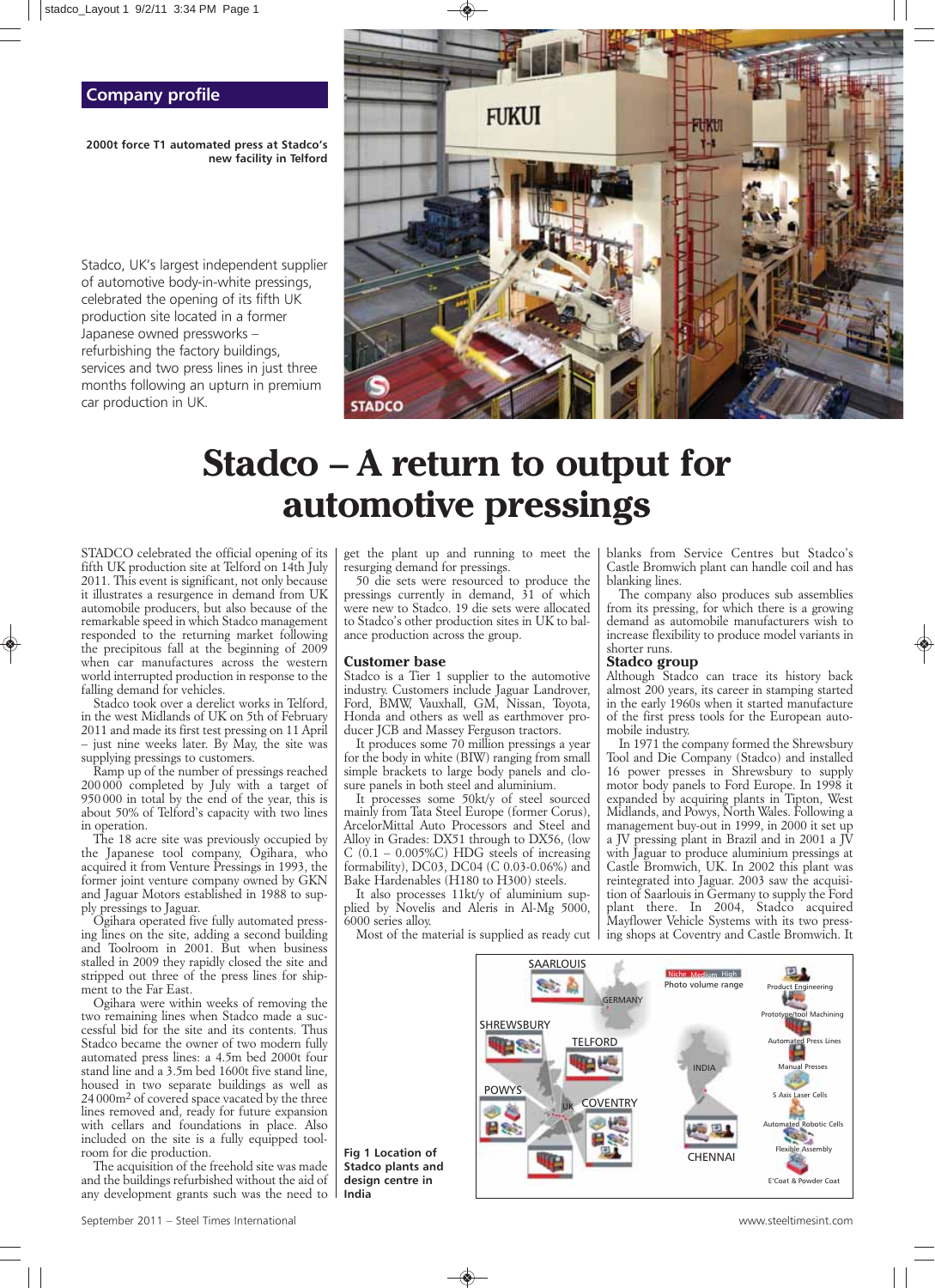## **Company profile**



**Fig 2 Forming properties of traditional automotive steels, high strength steels (HSS) and advanced high strength steels (AHSS) and Al-Mg alloys**



*In 2011 it bought a partly dismantled press shop in Telford which had been shut for over a year, refurbished it in record time and started production in May.*

*Stadco's headquarters are based in Shrewsbury to the west of Telford. Group turnover for 2011 is presently forecast at €215M – a record for the company and €100M higher than in 2009.*

*It now has manufacturing plants in Shrewsbury, Castle Bromwich, Coventry, Powys (Wales) and now Telford having divested itself of some of its earlier acquisitions. All are located in a line from Coventry in the east to Powys to the west in North Wales and are conveniently located for the West Midlands with its central supply routes (Fig 1).*

*As well as producing pressings in bulk, Stadco also undertakes product engineering, prototype production and manufacture of sub assemblies. Facilities to achieve this within UK include a total of 10 automatic press lines as well as three manual press lines, tool machining, 5-axis laser cutting cells; automated robotic cells, flexible assembly cells and e-coating and powder coating.*

#### *Shrewsbury plant*

*The Shrewsbury plant is a medium to high volume pressings producer and manufacturer of sub assemblies. It currently employs 450, the number growing from a low of 228 in 2009 when 40% of the labour force across the group was laid off and the remaining workforce were on short time. Over 41 million pressings are produced each year.*

*It operates Progression presses, 3 x 144" Auto press lines, 3 x 108" press lines, and 1 x 84" press line. It has numerous automated and manual assembly facilities.*

*New business in 2010 includes: Vauxhall Astra wheelhouses; Jaguar XF rails; the new Jaguar XK closure pressings and GM/Nissan/Renault van structural assemblies.*

#### *Castle Bromwich plant*

*The Castle Bromwich plant produced volume pressings and closure assemblies. It now employs 72 from a low point of 19 in 2009.*

*The site was extended by 2300m2 in 2010. It has a 5m, 2500t automated press line as well as automated closure assembly cells.*

*Recent new business is production of the*

*Range Rover Sport tailgate and Jaguar XK closures.*

TRIP780 2.0mm

> DP600 1.7mm

#### *Powys plant*

*The Powys plant in North Wales specialises in lower volume OEM production and aftermarket 'one stop shop'. It has 149 employees from a low point of 52 in 2009.*

*It has 2 108" and 1x96" manual press lines as well as laser cutting, electro-coating of modest sized parts and powder coating.*

*For assembly it can carry out press 'hemming' and robot closure 'hemming'.*

*New business in 2010 includes GM Astra stampings, Landrover Defender pick-up bed and rear door and for the Landrover Freelander Service.*

#### *Coventry plant*

*The plant at Coventry is the prototype and product engineering centre for Stadco. It has 2 hydraulic 4m presses, 6 presses between 96" and 126". laser cutting, a 5 axis CNC machining centre, prototyping paint facilities and manual weld and assembly operations.*

*New business in 2010 includes prototype programmes, work for the new Landrover Range Rover, the new Jaguar X152 and the Jaguar XF Sportbrake.*

#### *Telford plant*

*The newly acquired Telford plant is a high volume pressings facility. Presently it employs 54 permanent staff. It commenced serial supply on 3rd May 2011 just 12 weeks after being acquired with buildings in a dilapidated state and services to the two remaining press lines having to be reinstated – including the complete scrap handling system on one line.* 

*It has two large automated press lines; 1x 4.5m bed 2000t Fukui MFC 2000-300 and 1x 3.5m bed 1600t Hitachi Zasen Fukui housed in two separate buildings with 24 000m2 of available covered space for future expansion.*

#### *International*

*Stadco's subsidiary company in Germany at Saarlois exclusively supplies the Ford plant there ('over the wall') with 130 different sub assemblies for five assembly lines. Daily production is around 80 000 units.* 

*It employs a workforce of 350 and uses 280 assembly robots (visit www.stadcosaarlouis.de/index.php?id=*

*83&lang\_id=en\_GB for a video of operations). Stadco's design centre in Chennai, India;* *Stadco Automotive Pvt, was established in 2008 to offer engineering services, BIW prototyping and BIW manufacture through a phased move into the Indian market. The Technical Centre supports both international OEMs and domestic Indian automotive manufacturers.*

Product solution with hot formed boron (LWB) 1 Part – 12.9kg (-20%)

Ductibor®500P 1.70mm

Usibor® 1500P 2.0mm

Usibor®1500P 1.2mm

Usibor®1500P 1.6mm

#### **Quality control**

**Fig 3 Weight saving achievable using a boron AHSS steel over a**

**duplex phase HSS Source ArcelorMittal**

Product solution with cold formed AHSS 4 Parts – 16.1kg

DP600 1.8mm

DP780 1.3mm

> *Each European site has TS16949, ISO 14001 and Ford Q1 accreditation.*

> *All UK sites run a Lean Manufacturing plan owned by the plant manager.*

> *Employees from across the business are involved in cross functional teams to deliver improvement programmes by:*

- *5S workplace management;*
- *Waste reduction;*
- *Visual Factory; and*
- *Value Stream Mapping (VSM).*

*Business improvement includes Lean Apprenticeships with four recruits this year and two last year and 300 employees will be trained through an adult apprenticeship scheme in Business Improvement in 2011 to 2013, each course lasting three months.*

#### **Developments in lightweighting**

*To meet the current demand to lightweight the BIW to reduce fuel consumption and hence CO2 emissions, steels of increasing strength but reduced thickness are being used by automobile manufacturers.*

*Fig 2 illustrates the strength and ductility of the range of steels currently available to the automotive manufacturer and also the common 5000-6000 Al-Mg alloys employed. While low strength and high ductility materials are easiest to form, lightweighting increasingly demands the use of high strength steels (HSS) or even advanced high strength steels (AHSS) or aluminium alloys which are increasingly difficult to press without failure or spring back.* 

*The strength of the Al-Mg alloys matches those of the low carbon and interstitial free steels employed in the past, but the ductility of these alloys is half that of these steels preventing the production of deep drawn shapes as a single pressing thereby requiring the joining of several partial pressings with its associated additional costs and weight penalty.*

*Additionally, high strength steels (HSS) and advanced high strength steels (AHSS) are increasingly being put to use, at least in European vehicles, because of the weight saving they offer by enabling thinner gauge materi-*